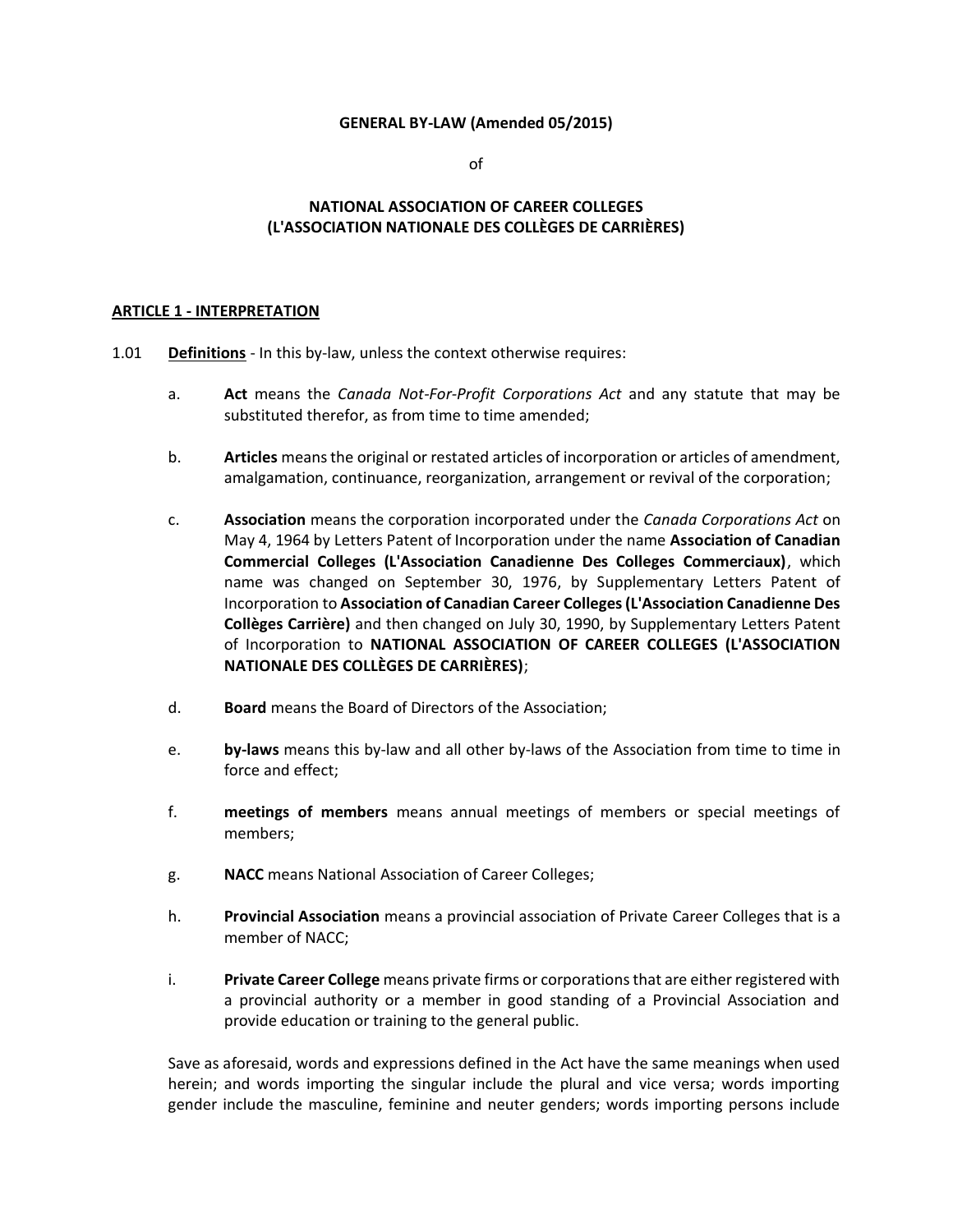individuals, partnerships and bodies corporate.

#### **ARTICLE 2 - OBJECTIVES OF THE ASSOCIATION**

- 2.01 **Objectives** The objectives of the Association are as follows:
	- a. to establish an organization that will be representative of Private Career Colleges in Canada on a policy level;
	- b. to promote the development of an association in each province to present the views of Private Career Colleges to provincial authorities and other agencies;
	- c. to promote the interest and general welfare of the private postsecondary education and training sector in Canada;
	- d. to create and maintain a national climate within which Private Career Colleges may better train students in the knowledge and skills required in business, industry and government;
	- f. to promote high educational standards and develop a code of ethics for Private Career Colleges in Canada;
	- g. to collect statistical and other such information, and disseminate it to members, to guidance counsellors and to the general public;
	- h. to conduct general promotional activities, including advertising and publicity on a provincial, national or international level;
	- i. to disseminate information of a general, economic, social, educational and governmental character and to secure and present the views of members to other organizations, governmental agencies, legislatures and the public;
	- j. to seek representation by Private Career Colleges on federal and provincial boards;
	- k. to promote the recognition of private postsecondary education and training by business and educational authorities and to help create a climate within which students attending private postsecondary educational institutions are treated equitably and fairly with respect to such matters as financial aid, government funding, recognition of educational credentials and all other matters that relate to the students' choice of educational or training institution;
	- l. to offer and promote national standards for entry-level positions normally requiring postsecondary training.

#### **ARTICLE 3 - BUSINESS OF THE ASSOCIATION**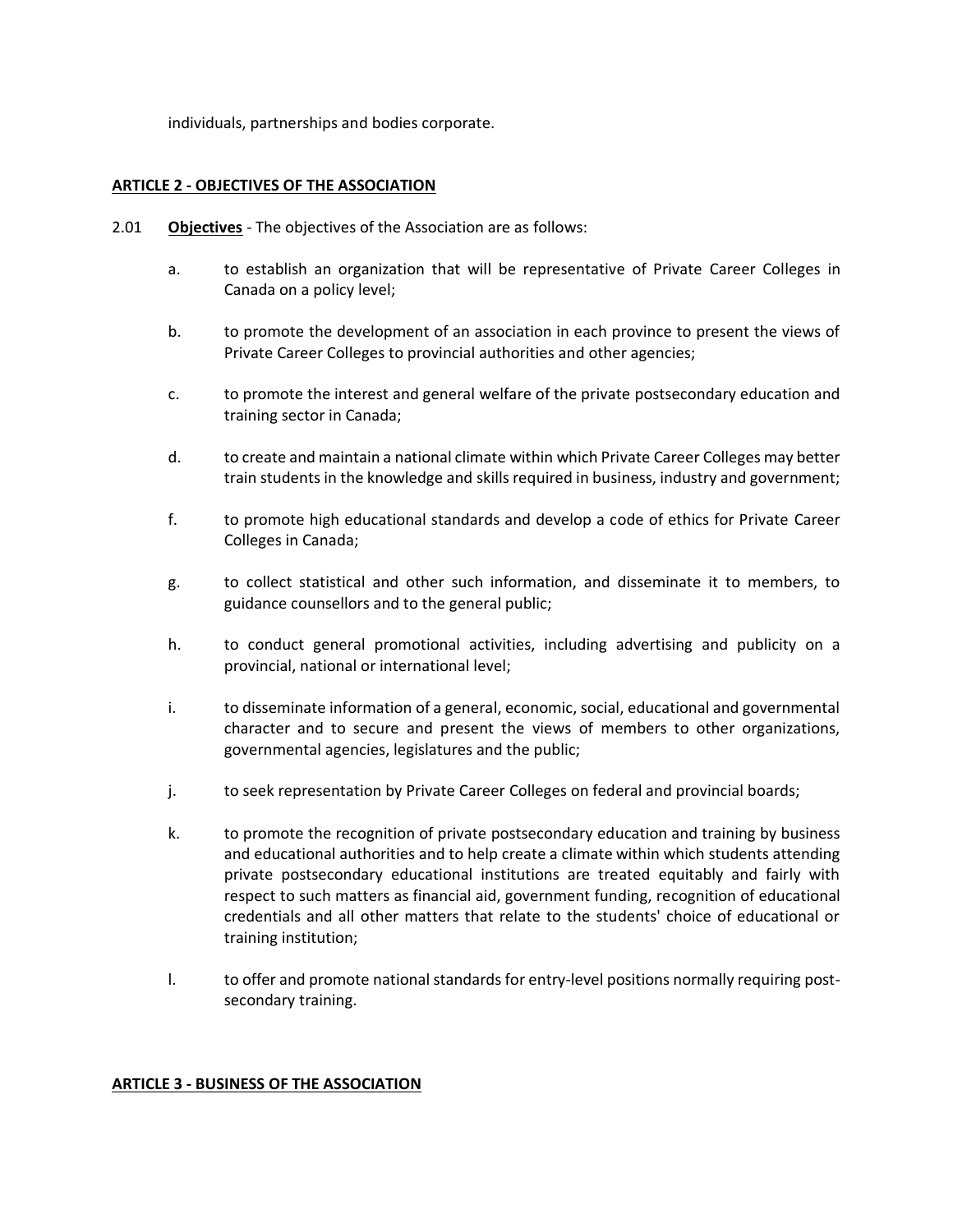- 3.01 **NACC Logo** Any member in good standing may use or publish a copy of the official logo of the Association on such member's stationery, advertising, literature or other materials.
- 3.02 **Limitation of Right to Use of NACC Logo** The right to use the logo of the Association does not constitute authority by individual members to submit briefs or make presentations on behalf of the Association without the prior approval of the Board.
- 3.03 **Termination of Right to Use of NACC Logo** The right of any member to use or publish the logo of the Association shall end upon the termination of such member's membership, and the logo shall be eliminated from all stationery, advertising, literature or other materials within thirty (30) days of termination of membership unless such period is extended by resolution of the Board in the case of hardship.
- 3.05 **Financial Year** Until changed by the Board, the financial year of the Association shall end on the last day of December in each year.
- 3.06 **Registered Office Registered Office** Until changed in accordance with the Act, the registered office of the Association shall be at such location in Canada as the Board may from time to time determine by resolution.
- 3.07 **Execution of Instruments** Contracts, deeds, transfers, assignments, obligations, certificates and other instruments may be signed on behalf of the Association by two persons who hold the office of Chair of the Board of Directors, Vice Chair, Secretary or Treasurer, or by any one of such officers together with a director. In addition, the Board may from time to time direct the manner in which any particular instrument or class of instruments may or shall be signed.
- 3.08 **Banking Arrangements** The banking business of the Association including, without limitation, the borrowing of money and the giving of security therefor shall be transacted with such banks, trust companies or other organizations as may from time to time be designated by or under the authority of the Board. Such banking business or any part thereof shall be transacted under such agreements, instructions and delegation of powers as the Board may from time to time prescribe or authorize.
- 3.09 **Appointment of Auditor** The members of the Association shall, at each Annual General Meeting of Members, appoint an auditor to audit the books and accounts of the Association and to provide to the members financial statements and an auditor's report within a reasonable time after the end of the Association's fiscal year. Such auditor shall hold office until the next Annual General Meeting of members, **provided however** that the Board may fill any vacancy which may occur for the balance of the fiscal year.

## **ARTICLE 4 - MEMBERSHIP**

- 4.01 **Classes of Members** There shall be three classes of members in the Association: **Provincial Association Members, Active Members** and **Honourary Members**.
- 4.02 **Provincial Association Members** A Provincial Association Member is a provincial association that has entered into a Membership Agreement with NACC and represents Private Career Colleges in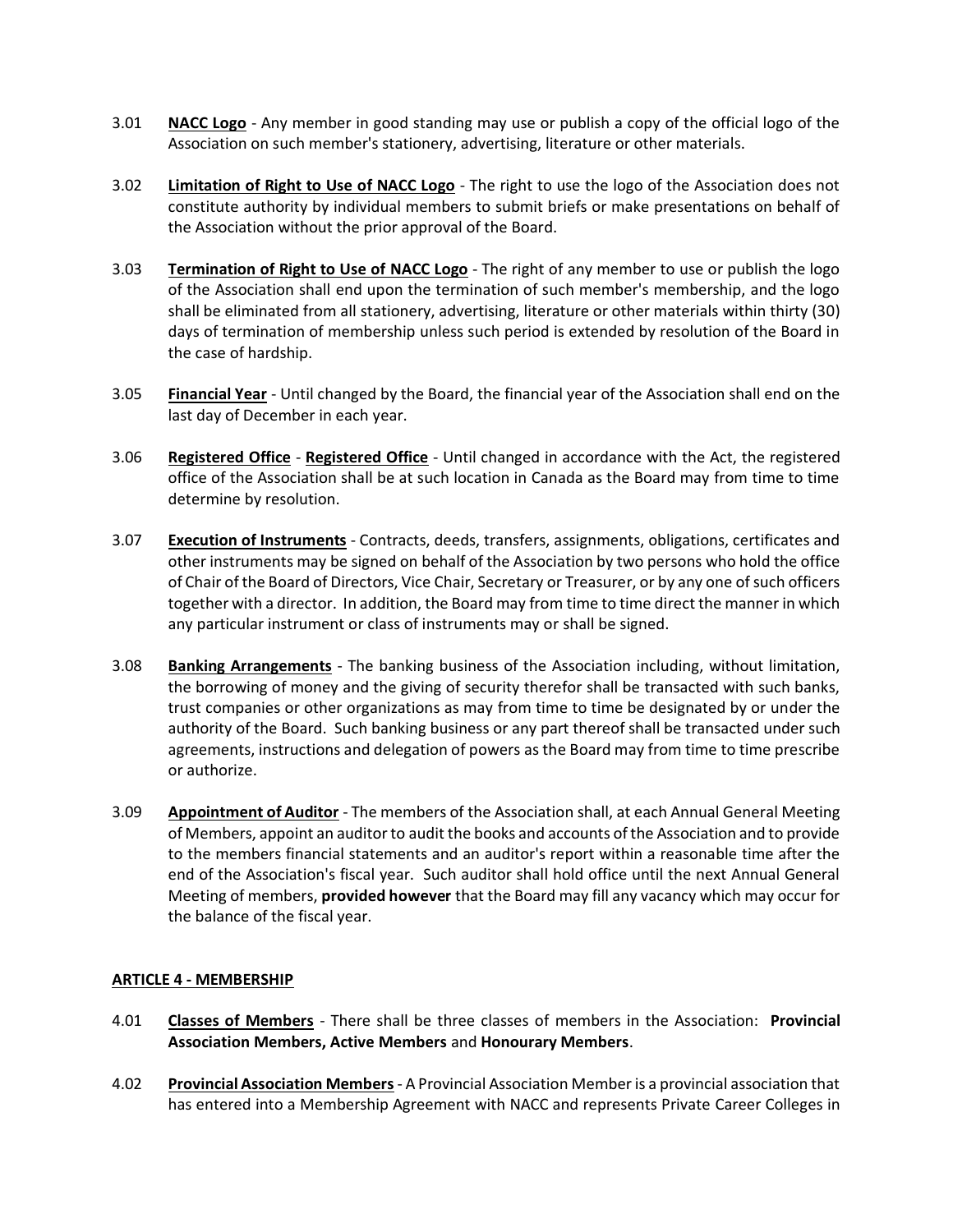one of the provinces in Canada. **Provincial Association membership in NACC is limited to one per province.**

- 4.03 **Active Members** An **Active Member** is any Private Career College actively engaged in the business of private postsecondary education and training in Canada, is regulated by their provincial or territorial government as a private career College, and is:
	- a. a member in good standing of a Provincial Association Member; **or**
	- b. has been accepted as a member by the Board **and** has paid the required annual membership fees if there is no Provincial Association Member in the province in which the institution operates.

Private Career Colleges operating multiple locations shall apply for an **individual Active Membership for each location.**

- 4.04 **Honourary Members** The Board in its sole discretion may designate such persons as it sees fit from time to time as **Honourary Members**. Honourary membership may be terminated at any time by the Board.
- 4.05 **Voting Privileges** Each **Active Member** shall be entitled to **one vote** at meetings of members of the Association. **Honourary Members shall not be entitled to vote** at meetings of members.
- 4.06 **Withdrawal from Membership** Any Active Member may withdraw from the Association by notice in writing delivered to the Head Office of the Association indicating the effective date of such member's withdrawal, and if no date of withdrawal is indicated in the notice, the date of receipt by the Head Office of such notice of withdrawal shall be the effective date of the termination of the membership. Any Provincial Association Member may withdraw from the Association by notice in writing delivered to the Head Office of the Association 90 days prior to the end of the NACC membership year.
- 4.07 **Expulsion or Suspension of Members** A member may be expelled or suspended by a resolution passed by a two-thirds majority of the Board:
	- a. if such member has violated the by-laws, standing rules or code of ethics of the Association or any federal, provincial or municipal statute;
	- b. if such member has been expelled from a Provincial Association Member;
	- c. if the conduct of such member or an owner, director, officer or employee of such member is prejudicial to the interests of the Association.
- 4.08 **Right to Vote on Expulsion or Suspension** No director who represents or is associated with a member shall have the right to vote on the expulsion or suspension of such member.
- 4.09 **Notice of Expulsion or Suspension** Save and except for termination for failure to pay membership dues pursuant to Article 5.04 in which no notice shall be required, a notice in writing of expulsion or suspension shall be sent to such member by registered mail at least 15 days before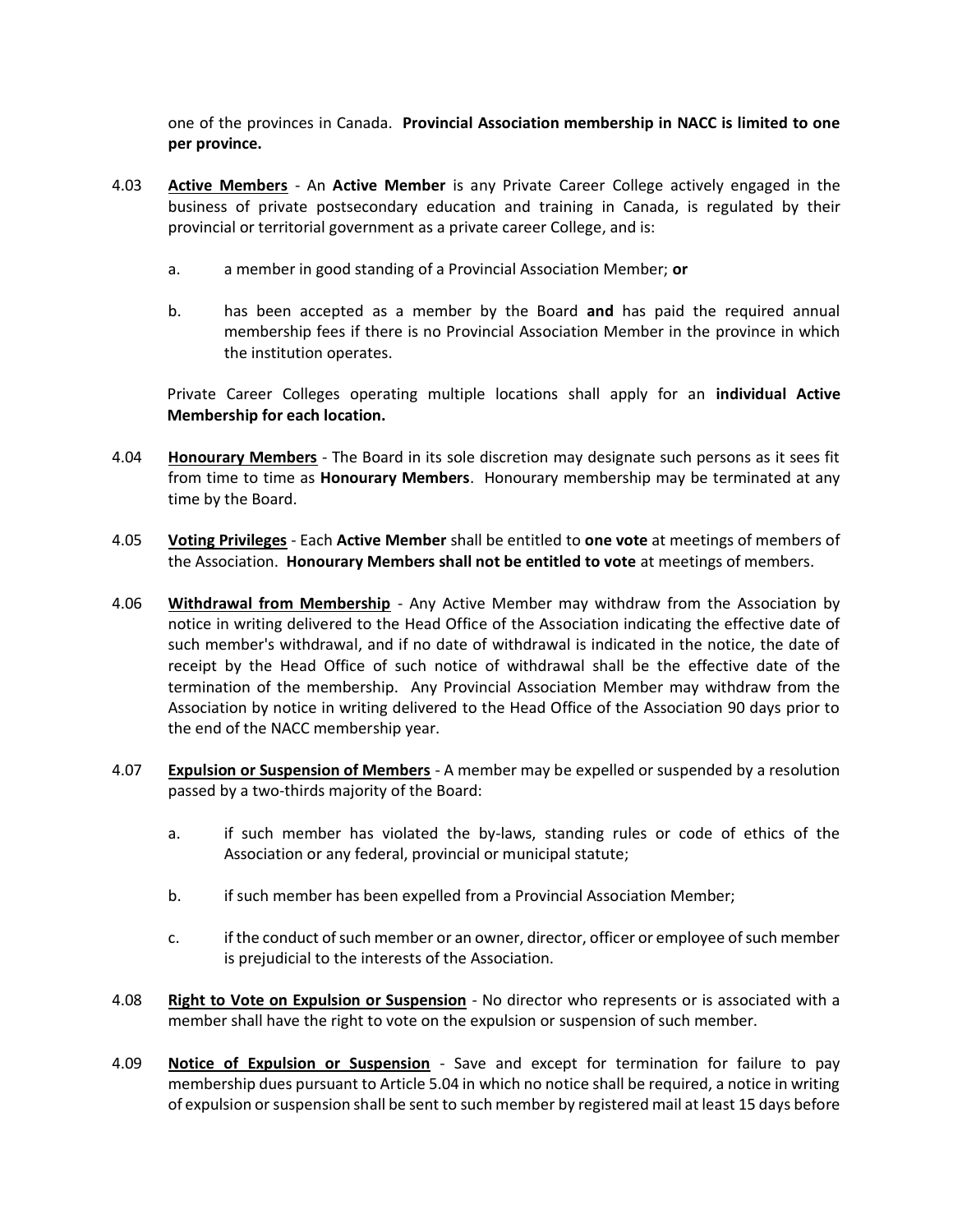such member is expelled or suspended. Such notice shall outline the reasons for the expulsion or suspension and shall state the time and place of the meeting of the Board at which such expulsion or suspension shall be considered.

- 4.10 **Right to Appeal Expulsion or Suspension** A member who has received notice of expulsion or suspension shall have the right to appear in person or by a representative before the Board at the meeting of the Board at which such expulsion or suspension shall be considered, or to submit an appeal in writing to such meeting of the Board.
- 4.11 **Right to Re-apply for Membership** A member who is expelled or suspended as a member of the Association shall be entitled to apply for re-instatement of the membership at any time after one year has elapsed from the date of expulsion or suspension.
- 4.12 **Loss of Membership Privileges** A member who withdraws from membership or is expelled or suspended shall immediately lose all membership privileges.
- 4.13 **Surrender of Association records** A member who withdraws from membership or is expelled or suspended shall forthwith surrender to the Association all documents, books, records or other property of the Association in such member's possession.

## **ARTICLE 5 - MEMBERSHIP FEES AND SPECIAL ASSESSMENTS**

- 5.01 **Membership Fees** Membership fees payable to the Association by **Active Members** shall be determined by the Board from time to time. No membership fees are payable by **Honourary Members**.
- 5.02 **Change in Membership Fees** Any change in membership fees payable by **Active Members** shall be effective on the date such change is approved by the Board or on the date specified for such change by the Board.
- 5.03 **Due Date for Membership Fees** Membership fees are payable in advance on or before the 1st day of January in each year.
- 5.04 **Termination of Membership for Non-payment** Any member whose membership fees are not paid within three (3) months of the date on which such membership fees are due to be paid (the "Date of Default") shall be deemed to be in default. The Board may terminate the membership of any member in default without notice, in which case the membership shall be deemed to have been terminated on the Date of Default.
- 5.05 **Special Assessments** The Board in its discretion shall have the authority from time to time to propose a special assessment on active members in addition to the regular membership fees payable by active members.
- 5.06 **Payment of Full Membership Fees** A member admitted to membership within the first three months of a membership year shall be required to pay the full amount of the annual membership fees for that year.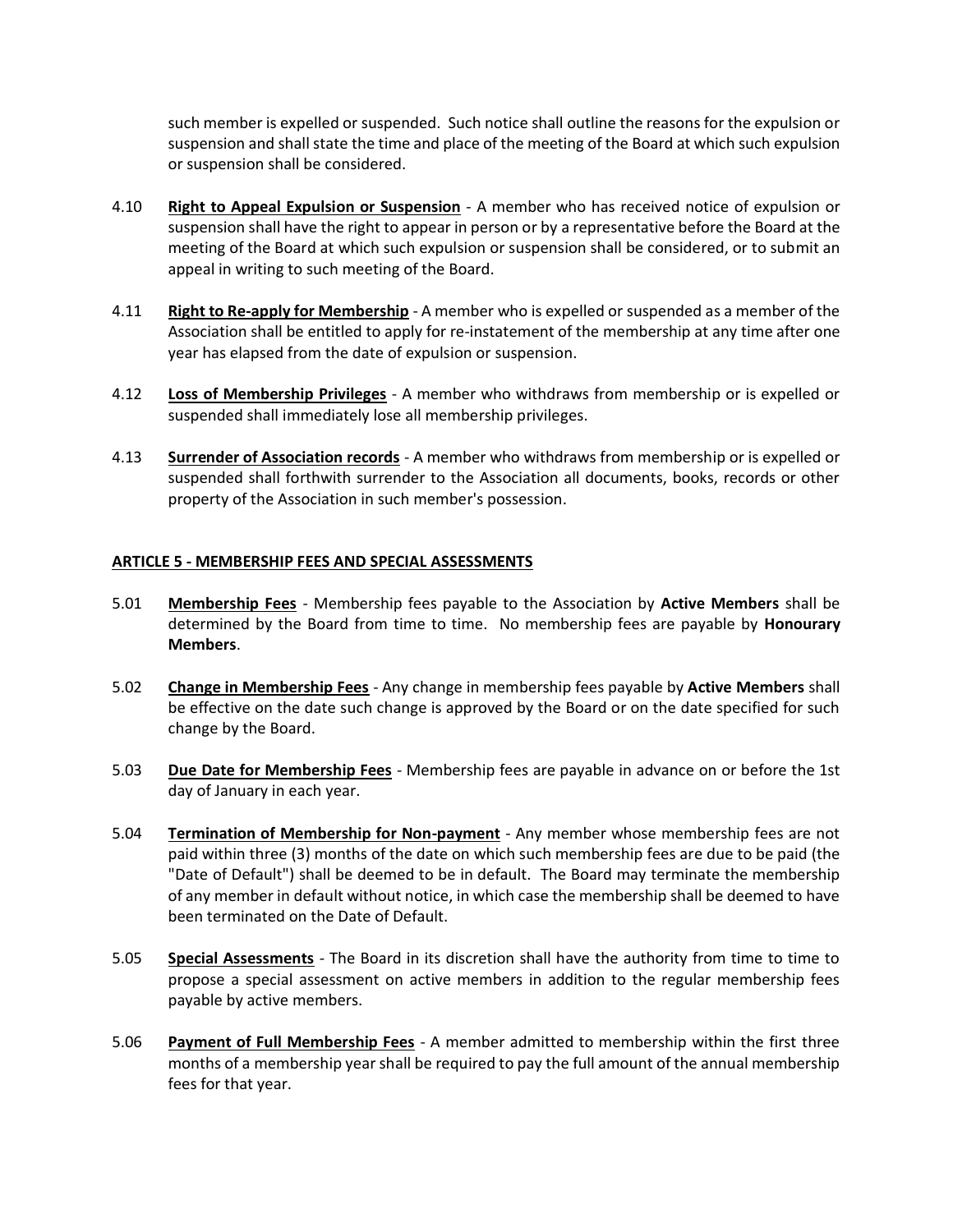5.07 **Prorating of Membership Fees** - Membership fees for members admitted to membership at any time after the expiration of the first three months of a membership year shall be prorated on a quarterly basis.

# **ARTICLE 6 - DIRECTORS**

- 6.01 **Number of Directors** The Board shall consist of not less than 3 and not more than 16 directors.
- 6.02 **Quorum for Directors' Meetings** A quorum for the transaction of business at any meeting of the Board shall be a majority of Directors.
- 6.03 **Composition of the Board of Directors** The Board shall be comprised as follows:
	- a. **1** director to be elected by each Provincial Association Member of less than 200 members; and
	- b. **2** directors to be elected by each provincial association with 200 or more members; and
	- c. **5** directors to be elected by the Active Members at the Annual General Meeting of Members.
	- d. No more than 2 representatives from one controlling corporation are permitted on the Board of Directors
- 6.04 **Term** Directors shall hold office for the following terms:
	- a. Representatives elected by Provincial Association Members shall be permitted to remain in that capacity for no longer than a period of six (6) years in length. After that period of time, the individual may not serve on the Board for a period of at least one (1) year before that individual may be elected by the Provincial Association Member to serve once again on NACC's Board.
	- b. Directors elected At Large shall hold office for a term of three (3) years commencing immediately after the Annual General Meeting of Members at which such directors are elected and terminating at the conclusion of the Annual General Meeting of Members in the year in which such director's term of office expires. Directors shall, if otherwise qualified, be eligible for re-election for one (1) additional term of three (3) years. However, if the director has served two (2) consecutive three (3) year terms, the director may not serve on the Board for a period of at least one (1) year before he or she may run again for election to NACC's Board.
	- c. Directors may not serve on the Board for longer than a period of six (6) consecutive years under any circumstances. If the director has been elected At Large and then elected by a Provincial Association Member, the director's service will begin to be counted at the moment he or she was first elected to the Board. After the six (6) year period of serving on the Board, the director may not then serve on the Board for a period of at least one (1) year before he or she may run again for election to NACC's Board.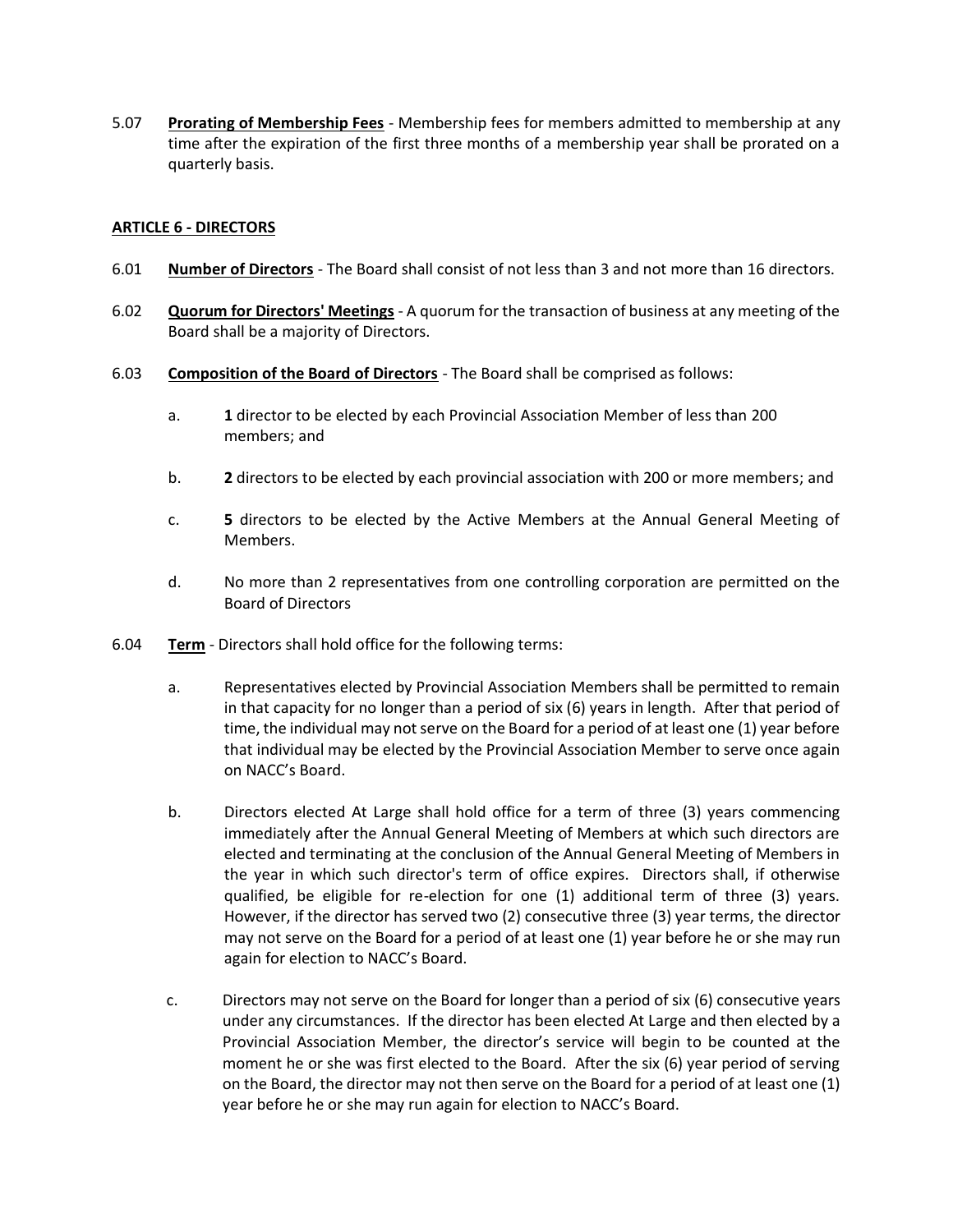- 6.05 **Duties of the Board of Directors** The Board of Directors shall carry out the purposes and objects of the Association and shall, among other things:
	- a. oversee the management of the business, authorize disbursement of funds and generally administer the affairs of the Association;
	- b. admit, suspend or expel members in accordance with this by-law;
	- c. appoint committees either generally or with particular purposes consisting of members of the Board or Active Members of the Association;
	- d. retain, designate the duties and authorities of and discharge employees and/or agents;
	- e. print and circulate documents and publish articles;
	- f. do all such other things as the directors deem proper or expedient to promote the objects of the Association and to protect the interests and welfare of the Association and its members.
- 6.06 **Regulations re Management of Association** The Board may from time to time prescribe such rules and regulations as are not inconsistent with this by-law relating to the management and operation of the Association as the Board shall deem necessary or desirable, **provided however** that such rules and regulations shall have force and effect only until the next Annual General Meeting of Members at which such rules and regulations shall be confirmed by a majority of the Active Members present and entitled to vote, failing which such rules and regulations shall immediately cease to have force and effect.
- 6.07 **Vacation of Office** A director shall cease to be a director if:
	- a. such director resigns from office by delivering a written resignation to the Chair of the Board of Directors, the Secretary or the Chief Executive Officer of the Association;
	- b. such director is removed from office at a Special General Meeting of members by a resolution passed by three-quarters of the members present at such meeting;
	- c. the Active Member of which such director is an owner, director, officer, manager or employee is expelled or suspended;
	- d. such director ceases to be qualified for election as a director; or
	- e. such director dies or becomes bankrupt.
	- f. Such director is removed from office at a meeting of the Board of directors by a resolution passed unanimously by the Board.
- 6.08 **Vacancies** The Board may by resolution fill any vacancy on the Board with an Active Member in good standing, and such director shall hold office until the next Annual General Meeting of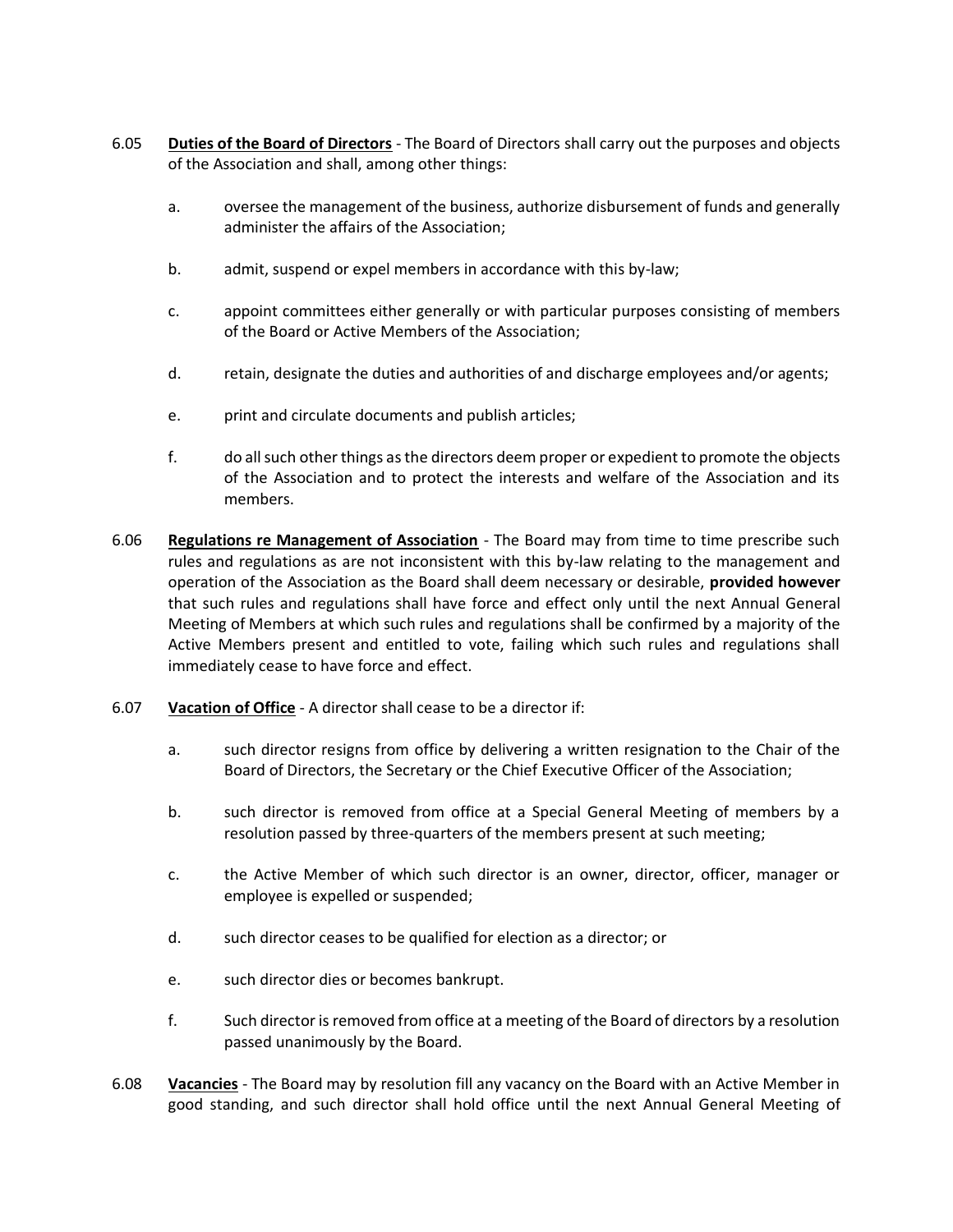Members.

- 6.09 **Action by the Board** The powers of the Board may be exercised by resolution passed at a meeting of directors at which a quorum is present, or by resolution in writing signed by all the directors who would have been entitled to vote on such resolution at a meeting of the Board. Where there is a vacancy on the Board, the remaining directors may exercise all the powers of the Board so long as a quorum remains in office.
- 6.10 **Meetings by Telephone** A meeting of the Board or of a committee of the Board may be held by means of telephone or other communication facilities provided that:
	- a. the directors consent to such meeting being held, which consent may be given with respect to all meetings of the Board or of a committee of the Board while directors hold office;
	- b. all persons participating in such meeting are able to hear each other; and
	- c. minutes of such meetings are prepared and circulated to the Board.

Directors participating in such meeting are deemed to be present at the meeting.

- 6.11 **Place of Meetings** Meetings of the Board may be held at any place in or outside Canada.
- 6.12 **Calling of Meetings** Meetings of the Board shall be held at such times and at such places as the Board may from time to time determine. Meetings of the Board may be called by the Chair of the Board of Directors or by request in writing by any 4 directors.
- 6.13 **Notice of Meetings** Notice of the time and place of each meeting of the Board shall be given by the Chair of the Board of Directors, the Secretary or the Chief Executive Officer to each director and officer not less than 14 clear days before the time when the meeting is to be held. Notice may be delivered personally or sent by prepaid post, facsimile or other electronic transmission to the last known recorded address of each director and officer.
- 6.14 **Votes to Govern**  At all meetings of the Board every question shall be decided by a majority of the votes cast on the question. In case of an equality of votes, the Chair of the Board of Directors shall be entitled to a casting vote, and the motion shall be carried or defeated based on that vote. The Chair is not otherwise entitled to a vote.
- 6.15 **Absences** A director who is unable to attend a meeting of the Board of which such director has received notice shall notify the Chair of the Board of Directors, the Secretary or the Chief Executive Officer of such director's inability to attend. If a director is absent from three consecutive meetings of the Board, such director's position may be declared vacant by the Board and the vacancy may be filled by the Board until the next Annual General Meeting of Members.

## **ARTICLE 7 - OFFICERS**

7.01 **Number of Officers** - The officers of the Association shall be Chair of the Board of Directors, Vice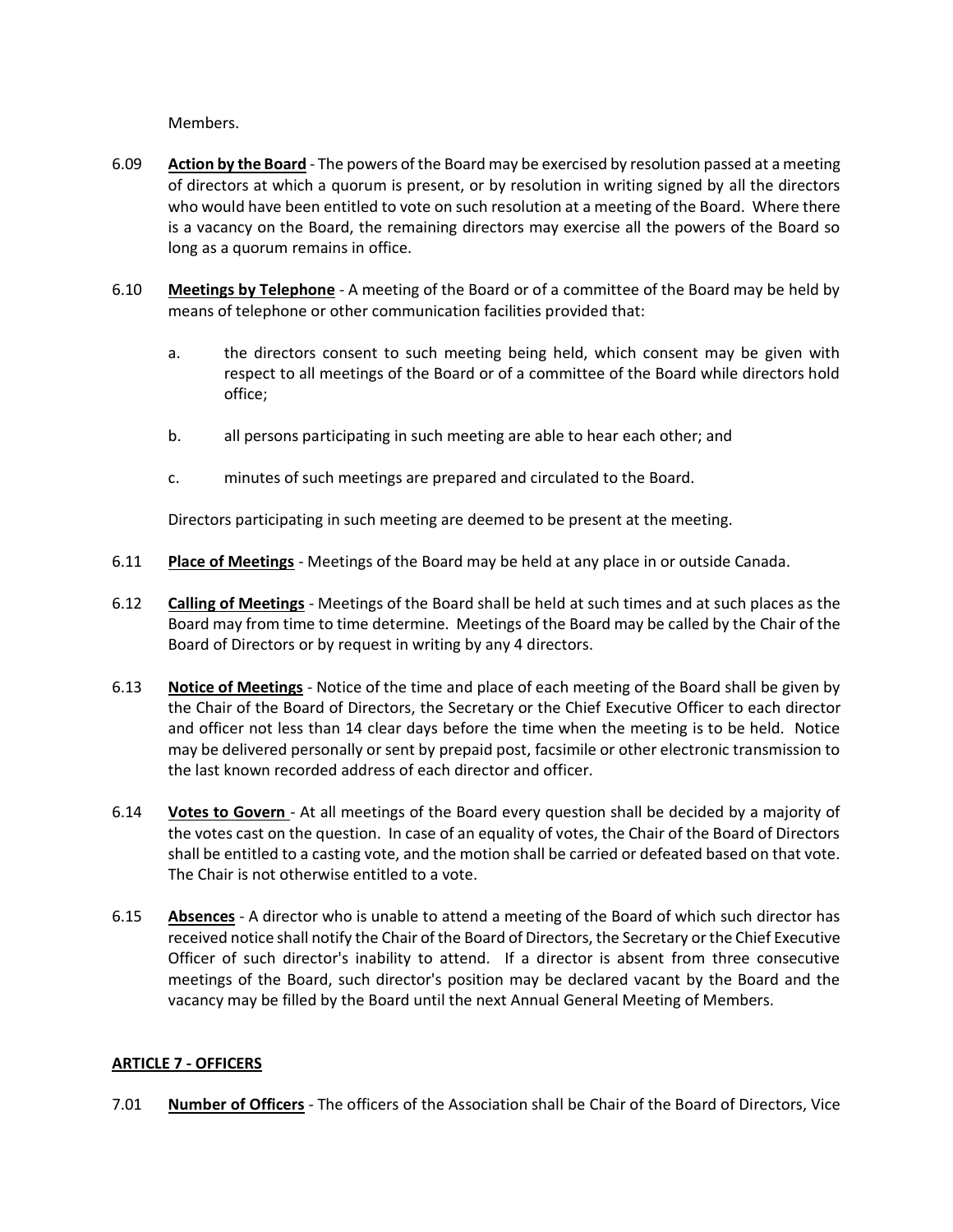Chair, Secretary and Treasurer. The offices of Secretary and Treasurer may but need not be held by one person.

- 7.02 **Qualification** Only members of the Board shall be eligible for election as officers of the Association. No director shall be eligible for election to the office of Chair of the Board of Directors unless such director has served at least one year as a member of the Board.
- 7.03 **Term of Office** Officers shall be elected by the Board of Directors immediately following the Annual General Meeting of Members for a term of one year and shall, if otherwise qualified, be eligible for re-election. The Chair of the Board of Directors shall not be eligible for election for more than two consecutive terms. An officer's term of office shall commence immediately after the meeting of the Board of Directors at which such office is elected and terminate at the conclusion of the Annual General Meeting of Members in the year in which such officer's term expires.
- 7.04 **Vacation of Office** An officer shall cease to hold office if such officer:
	- a. resigns from office by delivering a written resignation to the Chair of the Board of Directors, the Secretary or the Chief Executive Officer of the Association;
	- b. ceases to be a director; or
	- c. is removed from office by majority vote of the Board.
- 7.05 **Vacancies** In the event a vacancy occurs in any office on the Executive Committee, the Board of Directors shall by resolution fill such vacancy from the remaining directors on the Board and such officer shall hold office until the conclusion of the next Annual General Meeting of Members.
- 7.06 **Chair of the Board of Directors** The Chair of the Board of Directors of the Association shall:
	- a. preside at all meetings of the Board and at all meetings of Members of the Association;
	- b. have general supervision of the business and affairs of the Association;
	- c. sign or designate the Chief Executive Officer at the Head Office of the Association to sign all certificates of membership and all contracts;
	- d. make reports to the Board and to the Members of the Association;
	- e. perform such other duties as are incidental to the office of Chair or as the Board or the Executive Committee shall specify.
- 7.07 **Vice Chair** The Vice Chair of the Association shall:
	- a. in the absence, inability or death of the Chair of the Board of Directors, perform all of the duties and exercise all of the powers of the Chair of the Board of Directors;
	- b. serve as Chairperson of one or more of the committees of the Association;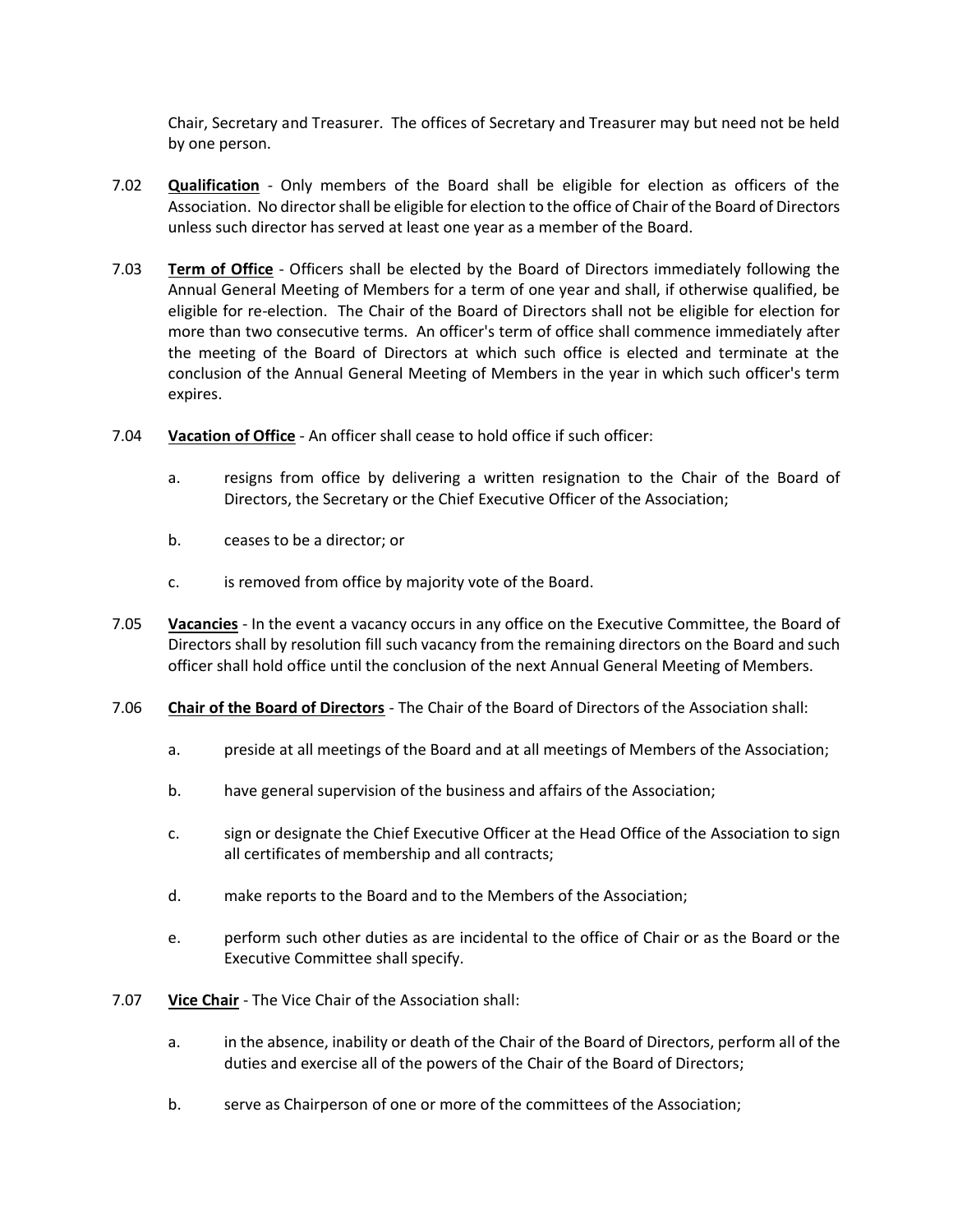- c. perform such other duties as the Chair of the Board of Directors, the Board or the Executive Committee shall specify.
- 7.08 **Secretary** The Secretary of the Association shall:
	- a. give notice of meetings of directors and of the annual general or any special meeting of members;
	- b. keep full and complete minutes of all meetings of directors and members;
	- c. make such reports, perform such duties and keep such records as are incidental to the office of Secretary or as the Chair of the Board of Directors, the Board or the Executive Committee shall specify;
	- d. perform such other duties as the Chair of the Board of Directors, the Board or the Executive Committee shall specify.
- 7.09 **Treasurer** The Treasurer of the Association shall:
	- a. have custody of the funds and securities of the Association;
	- b. deposit the funds and securities of the Association in the name of the Association in such bank or banks or other lending institutions as the Board may specify from time to time;
	- c. disburse the funds of the Association in accordance with the instructions of the Board;
	- d. keep adequate books of account and at all reasonable times make them available to any director or member of the Association; and
	- e. make such reports, perform such duties and keep such records as are incidental to the office of Treasurer or as the Chair of the Board of Directors, the Board or the Executive Committee shall specify;
	- f. perform such other duties as the Chair of the Board of Directors, the Board or the Executive Committee shall specify.

## **ARTICLE 8 - ADMINISTRATION**

- 8.01 **Executive Committee** The Chair of the Board of Directors, the Vice Chair, the Secretary and the Treasurer shall constitute the **Executive Committee**. The Board shall grant to the Executive Committee such powers as it shall see fit from time to time. The Executive Committee shall formulate its own rules of procedure, subject to such regulations or directives as the Board may make from time to time.
- 8.02 **Meetings of Executive Committee** Notice of the time and place of each meeting of the Executive Committee shall be given by the Chair, the Secretary together with one other officer or the Chief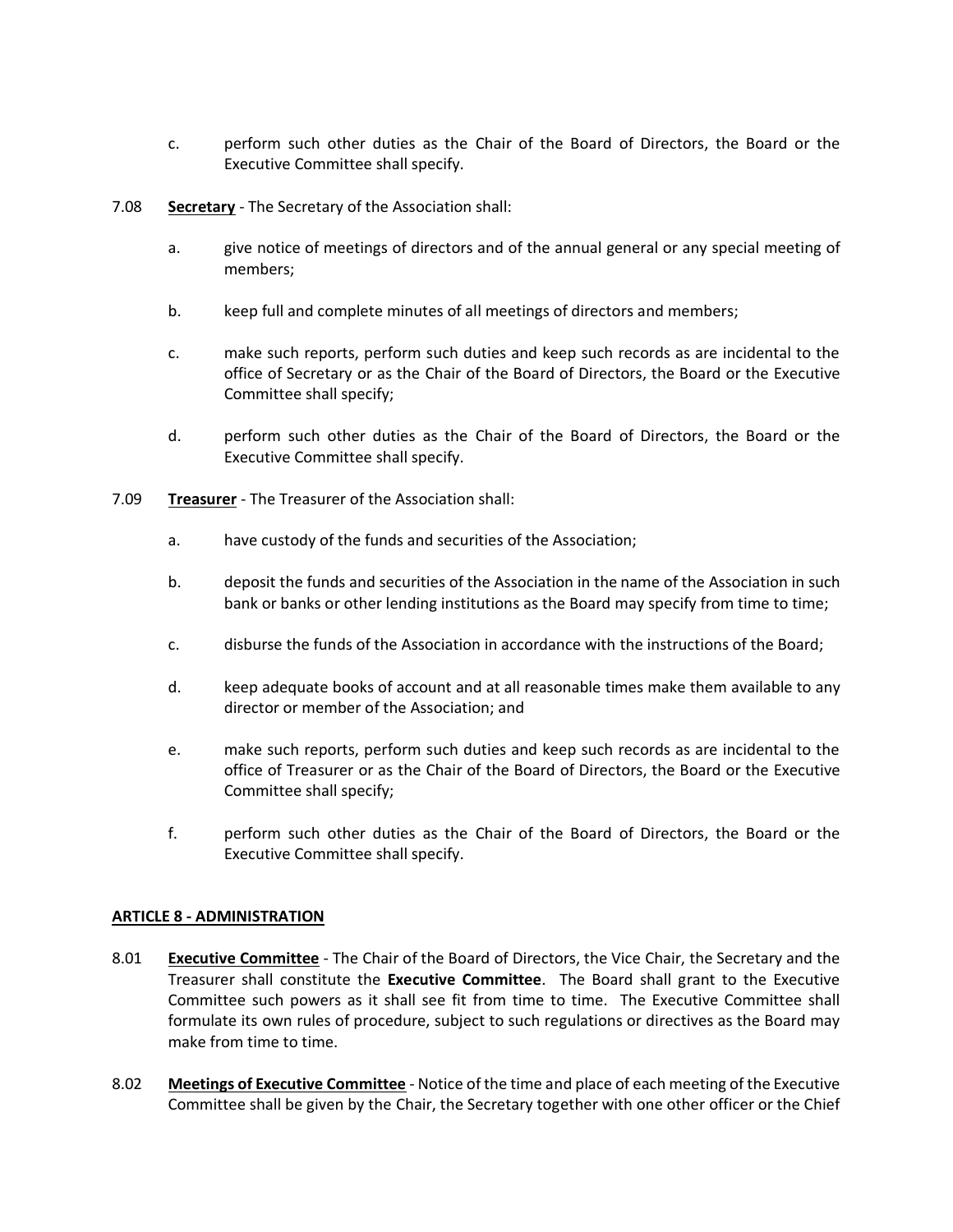Executive Officer to each member of the Executive Committee not less than 14 clear days before the time when the meeting is to be held. Notice may be delivered personally or sent by prepaid post, facsimile or other electronic transmission to the last known recorded address of each member of the Executive Committee.

- 8.03 **Quorum** A majority of members of the Executive Committee present in person shall form a quorum for the transaction of business at any meeting of the Executive Committee.
- 8.04 **Appointment of Chief Executive Officer** The Board in its discretion may appoint or hire a Chief Executive Officer, who shall hold such office during the pleasure of the Board on such terms and conditions and subject to such contracts or agreements as may be mutually agreed upon between the Board of Directors and such Chief Executive Officer.
- 8.05 **Duties of Chief Executive Officer** The Chief Executive Officer of the Association shall:
	- a. be responsible for all legislative services and lobbying functions and represent the Association in dealings and negotiations with provincial and federal authorities in promoting the role of Private Career Colleges within the system of education in Canada;
	- b. prepare legislative reports for the Board of Directors of the Association;
	- c. represent the Association on national committees as may be required from time to time;
	- d. be the principal administrative officer of the Association responsible for the management and supervision of the Head Office of the Association and the staff employed by Head Office and all those administrative functions relating to the management of the Head Office of the Association as more particularly set forth in the job description of the Chief Executive Officer from time to time;
	- e. have such other powers and perform such other duties as may be specified from time to time by the Board of Directors or the Executive Committee.

## **ARTICLE 9 - COMMITTEES**

- 9.01 **Appointment of Committees** The Board, or the Chair of the Board of Directors with the consent and approval of the Board, may appoint members or others to special committees or standing committees and shall designate the Chairperson of each such committee. Unless otherwise unanimously agreed upon by the Board, appointment to a committee shall terminate at the conclusion of the next Annual General Meeting of Members.
- 9.02 **Qualification of Committee Members** The Chairperson of any committee established by the Board shall be appointed from amongst the members of the Board of the Association. The Chair of the Board of Directors shall be an ex-officio member of all committees.
- 9.03 **Transaction of Business** The powers of a committee may be exercised by a meeting at which a quorum is present or by resolution in writing signed by all the members of such committee who would have been entitled to vote on that resolution at a meeting of the committee. Meetings of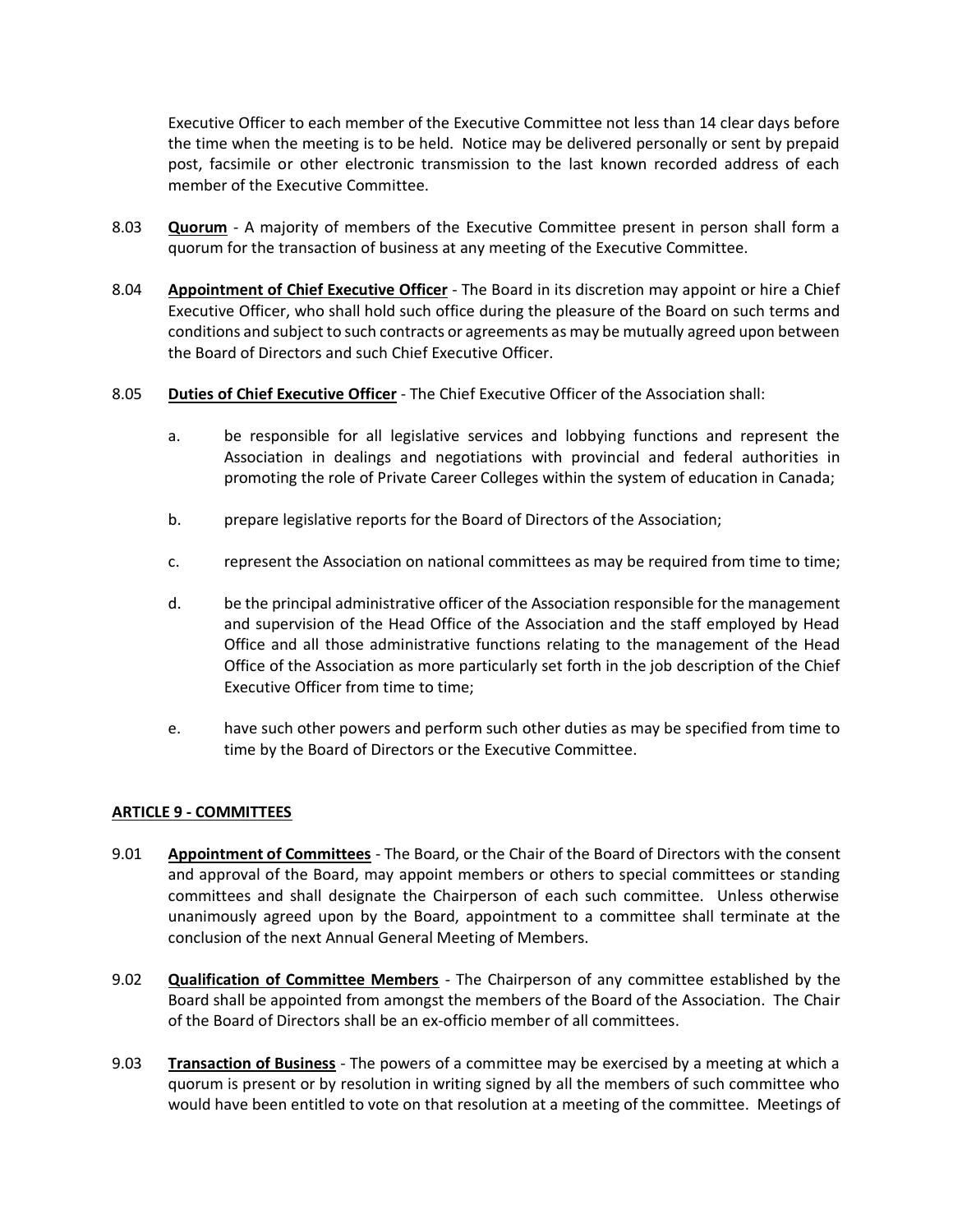committees may be held at such time and place as the committee may from time to time deem necessary or desirable.

- 9.04 **Quorum** A majority of the members of a committee present at a meeting shall constitute a quorum for the transaction of business.
- 9.05 **Notice of Meetings** The Chairperson of the committee shall notify all members of the committee of the time, place and intended purpose of the meeting at least 7 days prior to the date of the meeting.
- 9.06 **Report and Approval of Activities** The Board shall be required to give policy direction to each committee. The Board may assign duties to committees and remove any committee member or Chairperson. No committee shall develop policy for the Association without the approval of the Board. All committees must report all activities to the Board and obtain the approval of the Board for their activities.

#### **ARTICLE 10 - ELECTION OF DIRECTORS**

- 10.01 **Nominating Committee**  The Board shall appoint a Nominating Committee at the meeting of the Board immediately following the annual General Meeting of Members.
- 10.02 **Qualification and Composition of Nominating Committee** The Nominating Committee shall be comprised of three persons appointed by the Board from amongst representatives of Active Members. The Chairperson of the committee shall be elected from within the committee.
- 10.03 **Term** Members of the Nominating Committee shall be appointed for a one year term commencing on the date of such appointment and terminating at the conclusion of the next Annual General Meeting of Members.
- 10.04 **Provincial Association Elections** Each Provincial Association Member shall elect one person from amongst the owners, operators, managers and directors of its members as its representative on the Board of Directors of the Association and shall submit to the Chief Executive Officer the name of such appointee at least 60 days prior to the Annual General Meeting of Members.
- 10.05 **Slate of Directors** The Board shall, at least 60 days prior to the Annual General Meeting of Members, advise the Chairperson of the Nominating Committee of the number of vacancies on the Board to be filled by election of members at the Annual General Meeting of Members of the Association.
- 10.06 **Duties of Nominating Committee** The Nominating Committee shall, after obtaining the consent of the nominees, provide to the Chief Executive Officer at least 45 days prior to the Annual General Meeting of Members a slate of directors to fill any vacancies on the Board required to be filled by election of the Active Members.
- 10.07 **Circulation of Slate of Directors and Officers** The Chief Executive Officer shall, at least 21 days prior to the Annual General Meeting of Members, circulate to all Active Members, along with a notice of the Annual General Meeting, the following: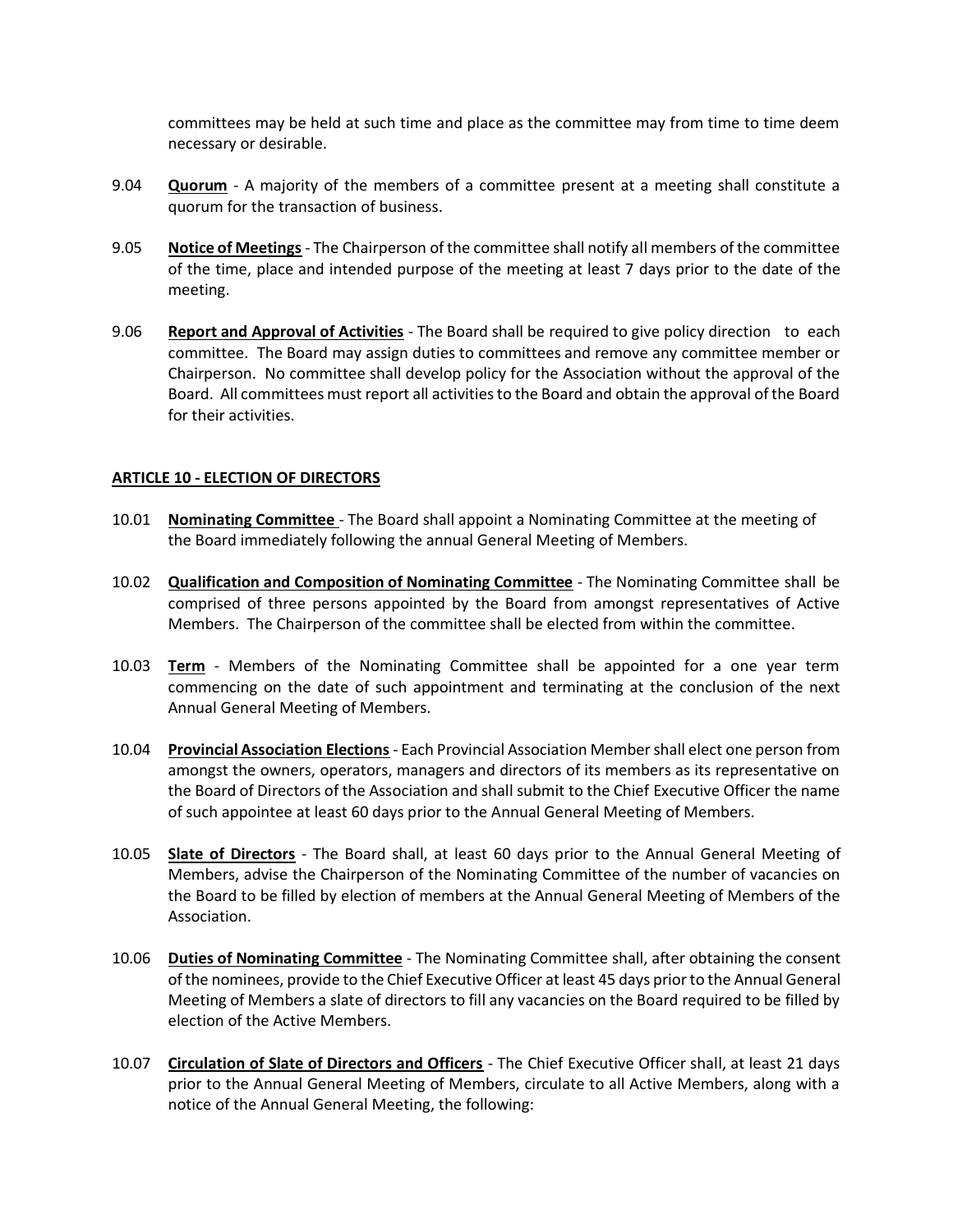- a. a list of the directors appointed to the Board by Provincial Associations Members; and
- b. the slate of directors submitted by the Nominating Committee to fill the vacancies on the Board on which the Active Members have a right to vote.
- 10.08 **Nominations from the Floor** Nominations for any vacancy on the Board required to be filled by election of the Active Members may be made from the floor by any Active Member.
- 10.09 **Election by Acclamation** If no nominations are made from the floor, the slate of Directors presented by the Nominating Committee shall be deemed to have been elected by acclamation.
- 10.10 **Voting** Directors required to be elected by the Active Members shall be elected by majority vote at the Annual General Meeting of Members, and each Active Member shall be entitled to **one vote.**

# **ARTICLE 11 - PROTECTION OF DIRECTORS, OFFICERS AND OTHERS**

- 11.01 **Limitation of Liability** Subject to the provisions of the Act, no director or officer shall be liable for the acts, receipts, neglects or defaults of any other director or officer or employee or for any loss, damage or expense happening to the Association through the insufficiency or deficiency of title to any property acquired for or on behalf of the Association or for the insufficiency or deficiency of any security in or upon which any of the moneys of the Association shall be invested, or for any loss or damage arising from the bankruptcy, insolvency or tortious acts of any person with whom any of the moneys, securities or effects of the Association shall be deposited, or for any loss occasioned by any error of judgment or oversight on the part of any director or officer or from any other loss, damage or misfortune whatever which shall happen in the execution of the duties of such director or officer or in relation thereto unless the same are occasioned by the wilful neglect or default of such director or officer; **provided however** that nothing herein shall relieve any director or officer from the duty to act in accordance with the Act and the regulations thereunder or from liability for any breach thereof.
- 11.02 **Indemnity** Subject to the limitations contained in the Act, the Association shall indemnify each director, officer, committee member, member of the National Standards Commission, member of any appeals panel or any other person who undertakes any liability on behalf of the Association, and their respective heirs and legal representatives, from and against all costs, charges and expenses reasonably incurred in respect of any claim, suit or proceeding brought against such party by reason of his or her involvement in the Association, including any amount paid to settle an action or satisfy a judgment unless:
	- a. such person shall be held to be liable for wilful misconduct or negligence in the final judgment in any claim, suit or proceeding; or
	- b. where there is no final judgment, the members of the Association in general meeting determine by majority vote that such party suffered or incurred such costs, charges or expenses as a result of wilful misconduct or negligence.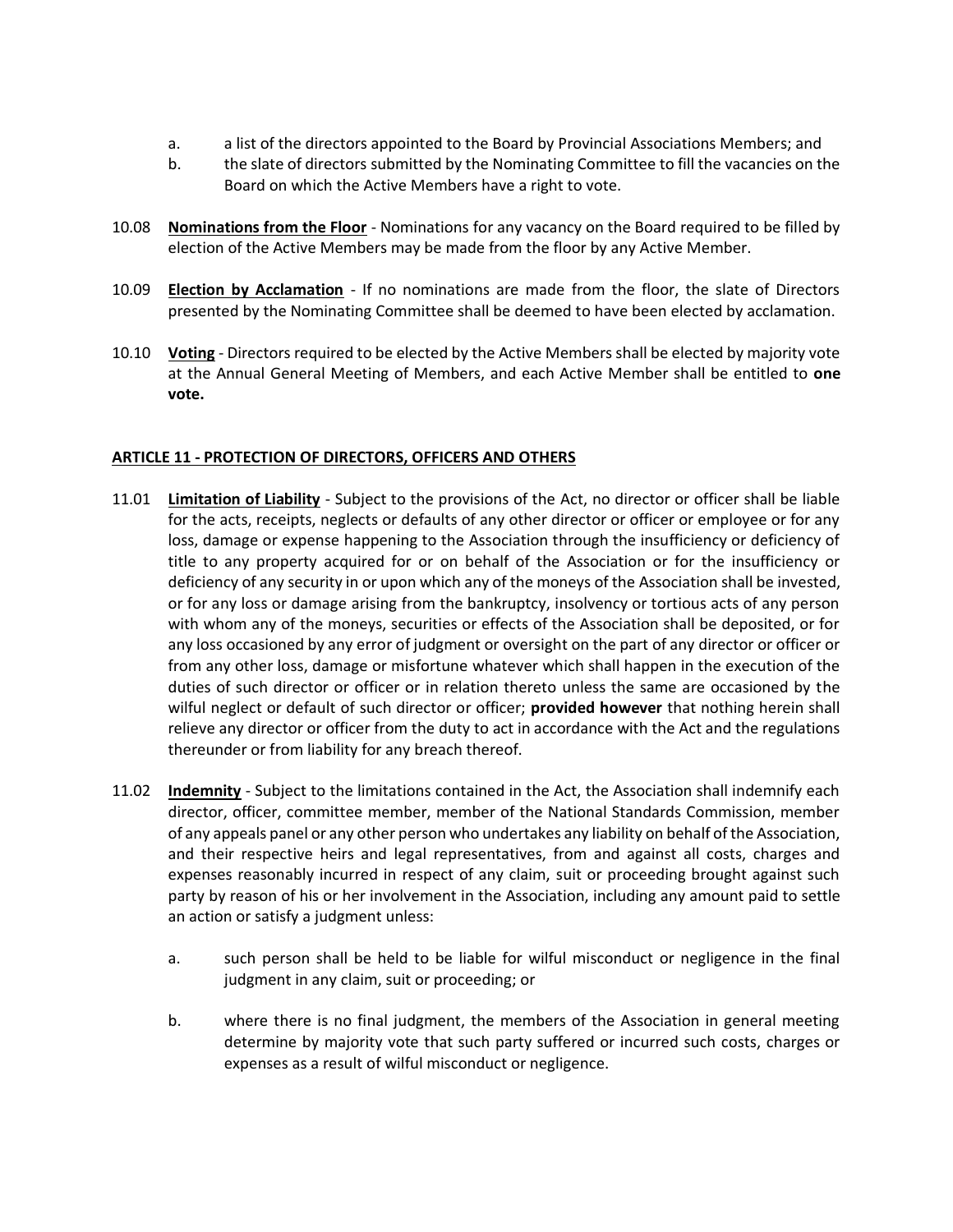#### **ARTICLE 12 - MEETINGS OF MEMBERS**

- 12.01 **Annual Meetings** Unless the members otherwise resolve, the Annual General Meeting of Members of the Association shall be held at such time in each year and at such place in or outside of Canada as shall be determined from time to time by the Board, for the following purposes:
	- a. to receive the annual report of the directors;
	- b. to approve financial statements;
	- c. to elect directors;
	- d. to appoint an auditor;
	- e. to transact such other business as may be necessary.
- 12.02 **Special Meetings** The Chair of the Board of Directors or a majority of directors shall have the power to call a special meeting of members at any time.
- 12.03 **Notice of Annual General Meeting of Members** Notice of the time and place of each meeting of members shall be signed by the Chair of the Board of Directors, Secretary or Chief Executive Officer and shall be delivered personally or sent by prepaid post, facsimile or other electronic transmission to the last known recorded address of each member of the Association not less than 21 days before the date of the meeting. Notice of a meeting of members called for any purpose other than consideration of financial statements and auditor's report, election of directors and officers and the reappointment of the incumbent auditor shall state the nature of such business in sufficient detail to permit the member to form a reasoned judgement thereon, and shall state the text of any special resolution to be submitted to the meeting. Any member may in any manner waive notice of or otherwise consent to a meeting of members.
- 12.04 **Quorum** A quorum for the transaction of business at any meeting of members shall be **ten (10) Active Members** present in person and entitled to vote thereat. If no quorum is present, the Chairperson may adjourn the meeting from time to time until a quorum is present.
- 12.05 **Right to Vote** Each Active Member of the Association shall be entitled to one vote. The vote of each Active Member may be cast only by an individual affiliated with the Active Member and designated in writing as the Authorized Voting Representative of the Active Member. The designated Authorized Voting Representative can be selected by a process of the Active Member's choosing and indicated on a form circulated by NACC, to be renewed on an annual basis.
- 12.06 **Loss of Right to Vote** Any Active Member whose membership fees are delinquent shall not be entitled to vote at meetings of members and shall not be furnished with a ballot, and any vote cast by such delinquent Active Member shall be null and void.
- 12.07 **Votes to Govern** At any meeting of members every question shall, unless otherwise required by the Act, the articles or the by-laws of the Association, be determined by a majority of the votes cast on the question. In case of an equality of votes either upon a show of hands or upon a poll,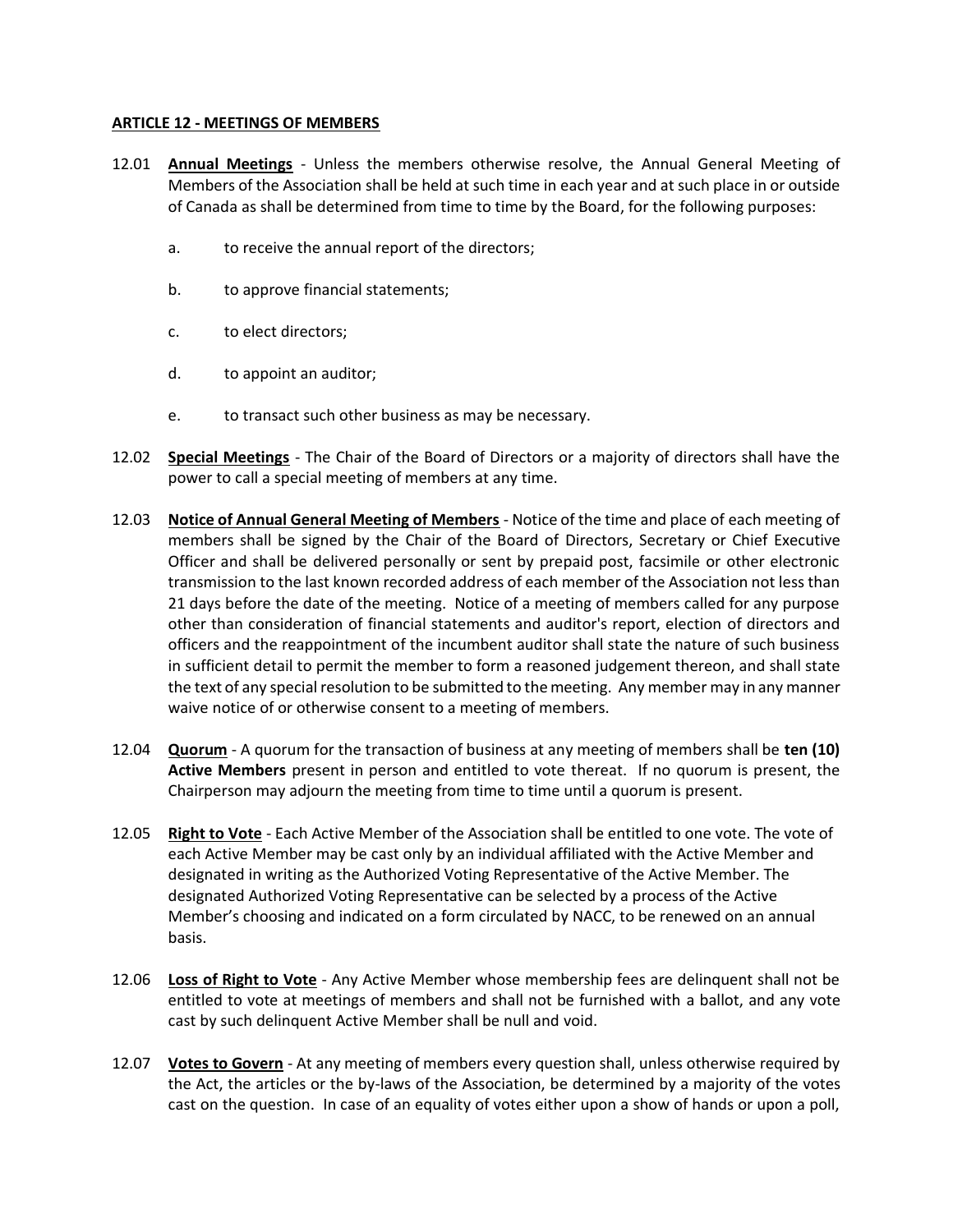the Chairperson shall not be entitled to a second or casting vote, and such motion shall be deemed to have been defeated.

- 12.08 **Voting Procedure** Any question at a meeting of members shall be decided by a show of hands unless a ballot thereon is required or demanded as hereinafter provided. Upon a show of hands every person who is present and entitled to vote shall have one vote. A declaration by the Chairperson that the vote has been carried or not carried and an entry to that effect in the minutes of the meeting shall be prima facie evidence of the fact without proof of the number or proportion of the votes recorded in favour of or against any resolution, and the result of the vote so taken shall be the decision of the members upon the said question.
- 12.09 **Ballots** On any question whether or not a show of hands has been taken thereon, any member entitled to vote at the meeting may require or demand a ballot. A ballot so required or demanded shall be taken in such manner as the Chairperson shall direct. A requirement or demand for a ballot may be withdrawn at any time prior to the taking of the ballot.
- 12.10 **Resolution in Writing** A resolution in writing signed by all members entitled to vote on that resolution at a meeting of members shall be as valid as if it had been passed at a meeting of members.
- 12.11 **Assignment of Proxy** An Authorized Voting Representative of an Active member may designate an individual not affiliated with the Active Member to vote on the Active Member's behalf at a Meeting of Members by submitting a proxy form. Proxy forms will be issued not earlier than fortyfive (45) days prior to a Meeting of Members. The proxy forms will indicate whether the individual designated to vote by proxy on behalf of the Active Member will be permitted to vote for all resolutions to be presented during the Meeting of Members or only on the resolutions known forty-five (45) days in advance. The Authorized Voting Representative of the Active Member must sign the proxy form. Completed proxy forms must be returned to the Chief Executive Officer of the Association arriving not later than 10 days prior to the Meeting of Members. Any proxies received after the specified date will not be opened. The assignments of proxy are to be recorded by the Chief Executive Officer of the Association and delivered to an Officer of the Board of Directors at the Meeting of Members.
- 12.12 **Referendum Vote** Unless the Act requires a meeting, policy matters of major importance may be submitted to the Active Members of the Association for decision by mail referendum vote.
- 12.13 **Procedure for Referendum Vote** The following procedure shall be followed in connection with referendum voting:
	- a. ballots shall be sent by regular or electronic mail to each Active Member of the Association at such member's last known address or email address recorded on the books of the Association;
	- b. the ballot shall specify the date by which the ballot must be returned;
	- c. balloting shall be deemed to have been completed 10 days following the date for return specified in the ballot, and ballots received after such date shall not be counted;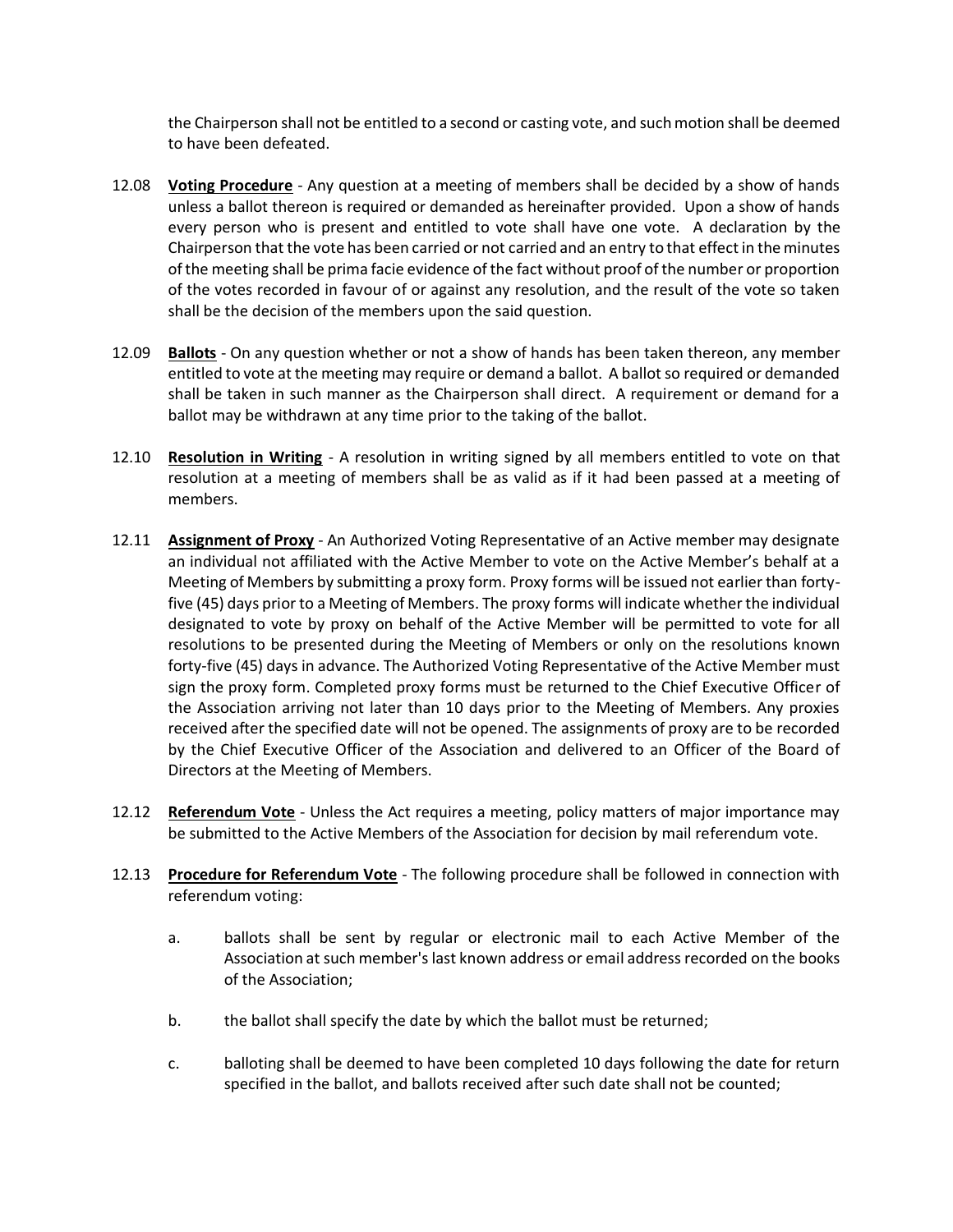- d. ballots shall be date-stamped upon receipt at Head Office, but shall not be opened;
- e. scrutineers shall be appointed by the Board to open the ballots together at a time and place specified by the Board;
- f. ballots shall be counted and the results reported first to the Board, then within 5 days to the Active Members of the Association.
- 12.14 **Calling of Referendum Vote** A referendum vote may be initiated by the Board of Directors.
- 12.15 **Votes to Govern** A majority affirmative vote of the Active Members of the Association voting in the mail referendum shall be necessary to pass any policy matter submitted to referendum vote.

## **ARTICLE 13 - CONDUCT OF MEETINGS**

- 13.01 **Order of Business** At all annual general and special meetings of members, the order of business shall be as follows:
	- a. call to order;
	- b. approval of the minutes;
	- c. reports of officers;
	- d. reports of committees;
	- e. election of directors and officers;
	- f. unfinished business;
	- g. new business.
- 13.02 **Change of Order of Business** The order of business may be altered or suspended at any meeting by a majority vote of those persons present in person and entitled to vote thereat.
- 13.03 **Parliamentary Procedure** All annual general and special meetings of members, all meetings of the Board and all meetings of committees shall be conducted and all questions of parliamentary procedure shall be settled according to Roberts' Rules of Order whenever such rules of order are not inconsistent with this by-law.

## **ARTICLE 14 - MISCELLANEOUS PROVISIONS**

- 14.01 **Directory of Members** A directory containing the names, addresses and other statistical data and information of all members of the Association shall be published periodically as determined by the Board from time to time.
- 14.02 **Listing of Multiple Locations** Where more than one Private Career College is owned by one person, firm, corporation or other entity, each shall be listed separately in the directory of members.
- 14.03 **Listing of Delinquent Members** Any member whose membership fees are delinquent at the time a directory of members is published shall not be included in that issue.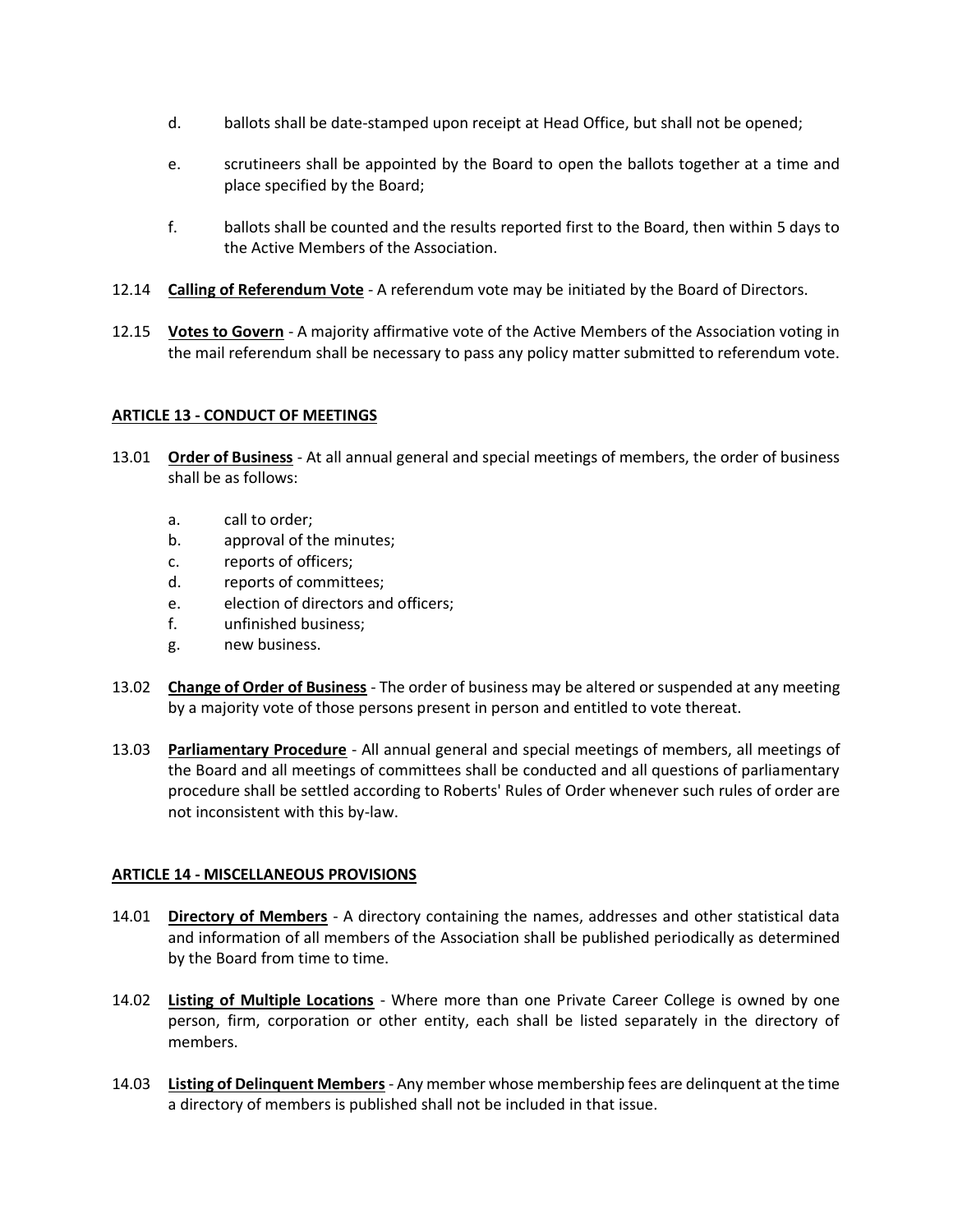- 14.04 **Liability of Members for Debts** No member of the Association shall be liable for any debt of the Association in any amount in excess of such member's unpaid membership fees for the year in which such indebtedness is legally established, and any voluntary subscription which such member may have undertaken to pay to the Association or any special levy imposed by the Association on its members in such year.
- 14.05 **Reimbursement for Expenses** Any member of the Association, with the approval of the Board, may be reimbursed for any approved expense incurred in connection with the performance of any duty on behalf of the Association which has been property delegated to such member.
- 14.06 **Use of Association Funds** Any funds available to the Association shall be used only to accomplish the objects of the Association, and no part of such funds shall enure to the benefit of or be distributed to the members of the Association.
- 14.07 **Distribution of Funds on Dissolution** On the dissolution or winding-up of the Association, any funds remaining on hand after payment of debts shall be distributed to one or more regularly organized and duly qualified charitable, educational, scientific or philanthropic organizations designated by the Board.

## **ARTICLE 15 - AMENDMENT OF BY-LAWS**

- 15.01 **Vote of Members Required to Amend** Any amendment, alteration or repeal of this by-law either in whole or in part shall require a two-thirds affirmative vote of all members of the Association present in person and entitled to vote at any duly convened annual or special general meeting of members of the Association at which a quorum is present and in respect of which notice as hereinafter provided shall have been given to the members of the intention to consider the amendment, alteration or repeal of the by-law.
- 15.02 **Filing of Copy of Proposed Change** A copy of any proposed change to this by-law shall be filed with the Secretary or the Chief Executive Officer of the Association not less than 45 days prior to the date of the Annual General Meeting of Members or Special General Meeting of Members at which such change is to be considered.
- 15.03 **Notice** The Secretary or Chief Executive Officer of the Association shall mail by ordinary mail, postage prepaid, a copy of the proposed change to each and every Active Member of the Association not less than 30 days prior to the date of the Annual General Meeting or Special General Meeting of Members at which such change is to be considered.
- 15.04 **Approval under the Act** Any amendment, alteration or repeal of this by-law, or any enactment of a new general by-law of the Association approved by the members of the Association shall not come into force or be acted upon until such time as approval of same has been granted by the Director under the Act.
- 15.05 **Effective Date of By-Law and Repeal of Existing By-Law** Upon approval of this by-law by the affirmative vote of two-thirds of the members of the Association and by the Director under the Act, this by-law shall be in full force and effect and all previously existing by-laws of the Association